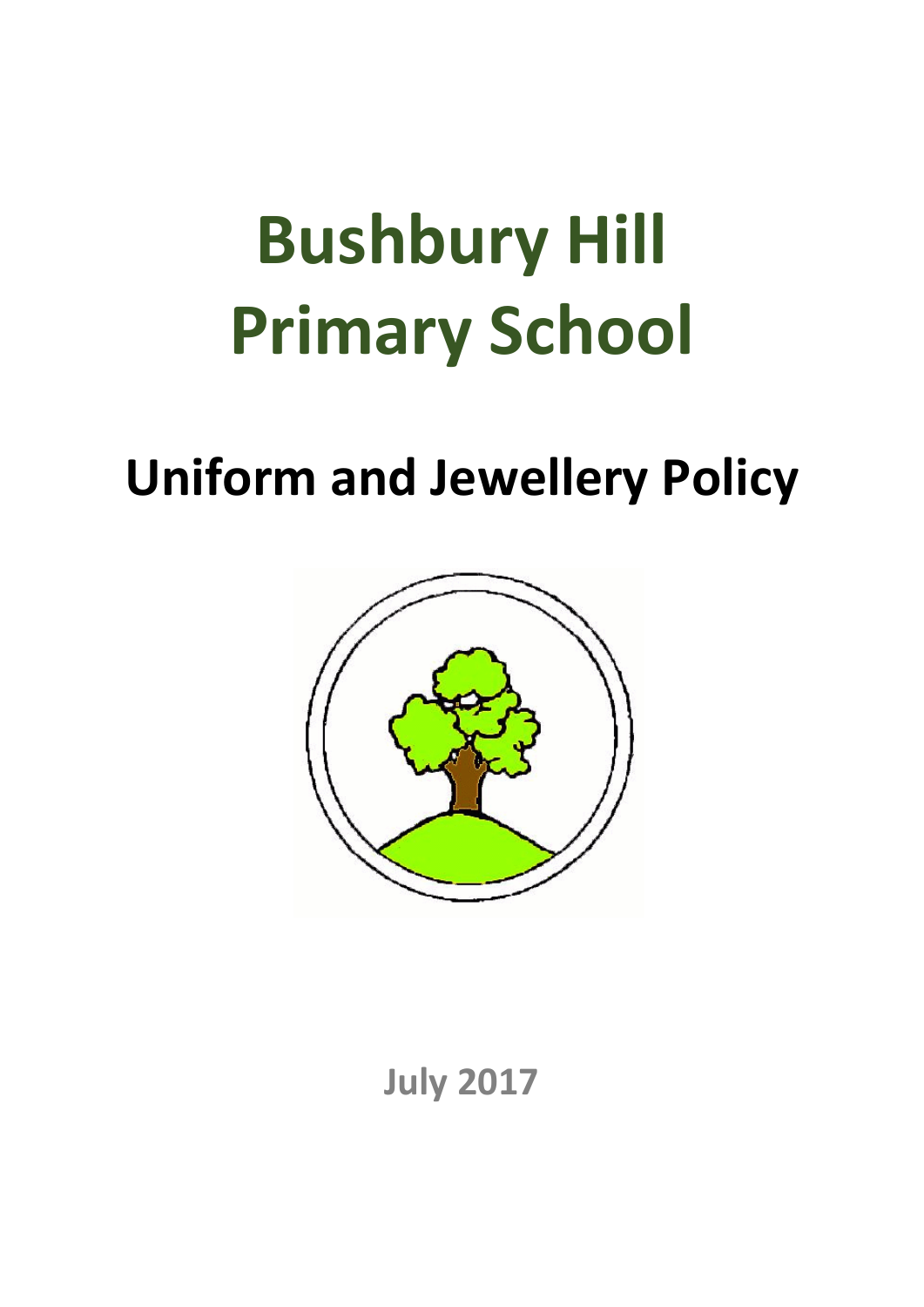#### **BHPS UNIFORM & JEWELLERY POLICY**

It is our school policy that all children wear school uniform when attending school, or when participating in schoolorganised events outside normal school hours. Children should wear their shirts tucked into their skirts or trousers and to take a pride in their personal appearance. Some items of uniform can be bought from Kids Corner at Showell Circus, whilst others are easily available, at very competitive prices, at high street shops including supermarkets. A complete list of the items needed for school uniform, is listed later in the policy.

# **Aims and objectives**

Our policy on school uniform is based on the belief that school uniform:

- $\checkmark$  promotes a sense of pride in our school;
- $\checkmark$  helps to create a sense of community and belonging towards the school;
- $\checkmark$  identifies the children with the school;
- $\checkmark$  supports our commitment to inclusion;
- $\checkmark$  prevents children from wearing 'fashion clothes' that could be distracting in class;
- $\checkmark$  is practical, smart and designed with health and safety in mind;
- $\checkmark$  is considered good value for money;

# *The principles of this policy are also underpinned by our 5 core values which are: Honesty, Respect, Determination, Resilience and Positivity.*

# **Jewellery, Hair Ornaments, Make-up and Nail Varnish**

For health and safety reasons we do not allow children to wear jewellery. The exceptions to this rule are ear-ring studs in pierced ears, and small objects of religious significance. Children are required to remove any items during PE lessons to prevent them from causing injury. Please note: Teachers are not permitted to remove earrings. Hair bands, ribbons/bows or 'scrunchies' should be plain and either black, green or yellow. Hair bands should **not** have large flowers attached. Make up and nail varnish should not be worn to school unless for an out of school hours function, for example a school disco. Extreme hairstyles are not appropriate for school. The use of styling products should be kept to a minimum and children should not have decorative patterns cut into their hair or have hair coloured or dyed.

# **Body Piercings**

It is not appropriate for children of Primary School age to have body piercings. If children come to school with a body piercing then they will be required to have it covered at all times with a plaster.

#### **Footwear**

Shoes should be flat, black and appropriate for school. If trainers are worn these should be black without logos. Your child should wear shoes which he or she can manage to do up independently Please do not send your child to school in shoes which prevent them from running in the playground. If boots are worn these also should be plain black. Children who wear boots that prevent them from sitting comfortably on the floor may be asked to wear their PE shoes whilst inside the building.

#### **The Role of Parents**

We believe that one of the responsibilities of parents is to ensure that their child has the correct uniform and PE kit, and that it is clean, in good repair and that the child's name is written on all items. If a parent has difficulties for any reason with fulfilling this request they are asked to speak confidentially to a senior member of staff to discuss the issues. Parents should be assured that we will do all we can to help. Children who arrive at school wearing nonschool uniform clothing will be loaned an appropriate item from our nearly new shop to wear for that day. The same system will apply for children who do not have a PE kit. Parents will be contacted to discuss the matter. The school welcomes children from all backgrounds and faith communities. If there are serious reasons, for example on religious grounds, why parents want their child to wear clothes that differ from the school uniform, the school will consider such requests sympathetically. If any parent would like to request a modification to the uniform policy they should, in the first instance, contact the headteacher.

# **The Role of Governors**

The governing body supports the headteacher in implementing the school uniform policy. It considers all representations from parents regarding the uniform policy and liaises with the headteacher to ensure that the policy is implemented fairly and with sensitivity. It is the governors' responsibility to ensure that the school uniform meets